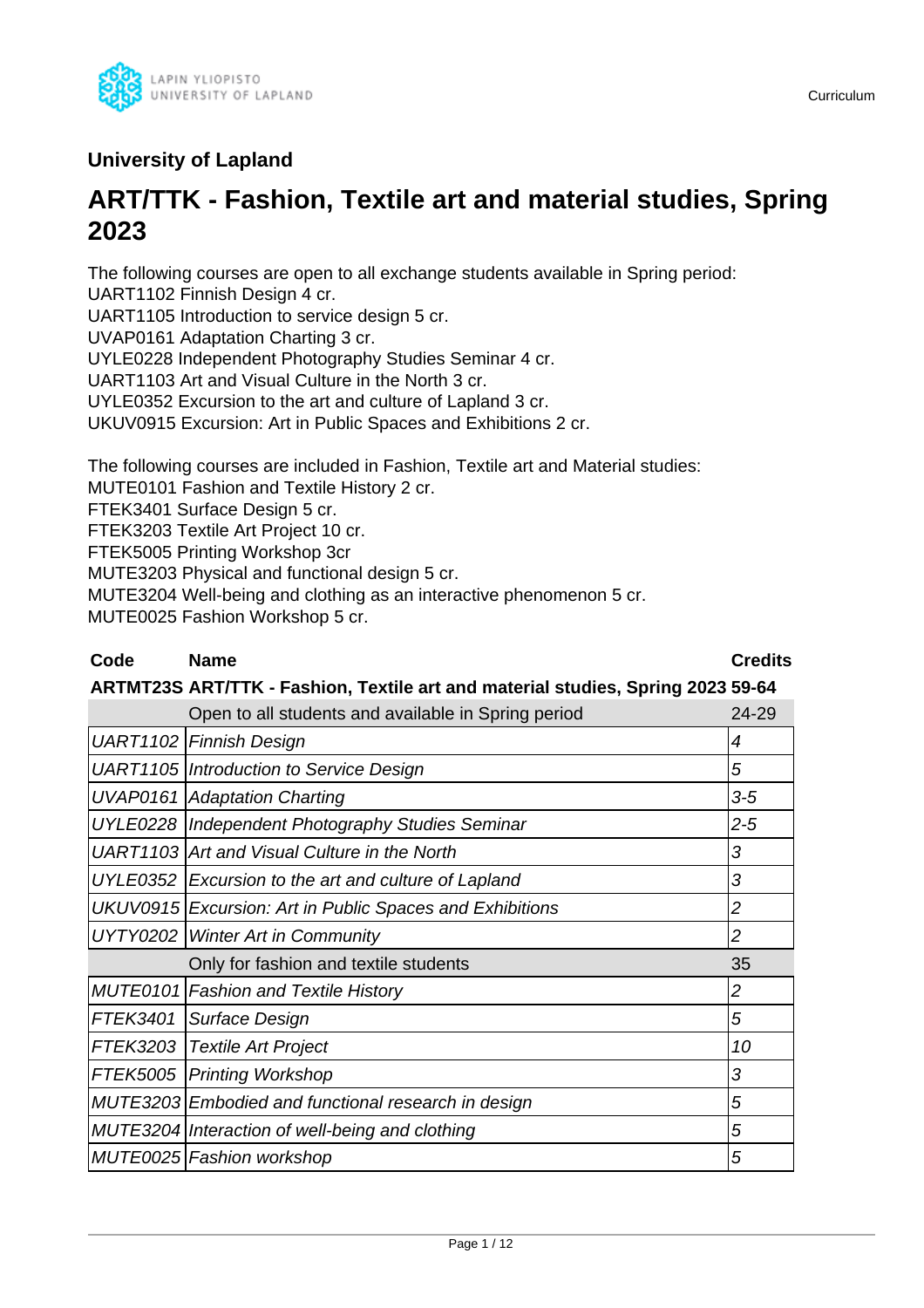

## **ARTMT23S ART/TTK - Fashion, Textile art and material studies, Spring 2023: 59 - 64 op**

## **Open to all students and available in Spring period: 24 - 29 op**

## **UART1102 Finnish Design: 4 op**

## **Objectives**

At the end of this course student

- has basic knowledge on Finnish design
- can recognize different fields of design culture in Finland
- can apply the understanding of Finnish design in assignments

## **Contents**

The design culture in Finland is presented and discussed by using Finnish industrial, graphic, audiovisual, fashion and textile designers and their works as examples. Lectures are given from different fields of design. The emphasis is to introduce the key elements of Finnish design. Students will make assignments in groups, where they will apply their knowledge on Finnish design.

#### **Accomplishment methods**

Presence during the lectures (80%) and the finished assignment with a presentation.

#### **Study methods**

Lectures about different fields of Finnish design by using examples. Group assignment, where students are asked to apply their knowledge on Finnish design. Lectures and guided exercises 28 hours, 80 hours independent work.

**Further information** Max 30 students.

**Evaluation scale** H-5

#### **Assessment criteria 0-2**

(0) The performance is very incomplete or incorrect, or contains significant misunderstandings. (1-2) Performance is narrow, superficial, or poorly matched to assignment. The performance is limited to listing things in isolation, or dealing with things unilaterally. Execution may contain errors or ambiguities.

#### **3-4**

Performance corresponds to assignment, demonstrates understanding and the ability to analyze and justify. The whole picture has been formed, but there may be shortcomings.

**5**

The performance outlines a broad entity and the knowledge can be applied multidimensionally or placed in different contexts. Performance demonstrates independent grip and insight. Performance is an intact entity that includes justified self-thinking or critical reflection. The tasks are well written and/or implemented.

## **UART1105 Introduction to Service Design: 5 op**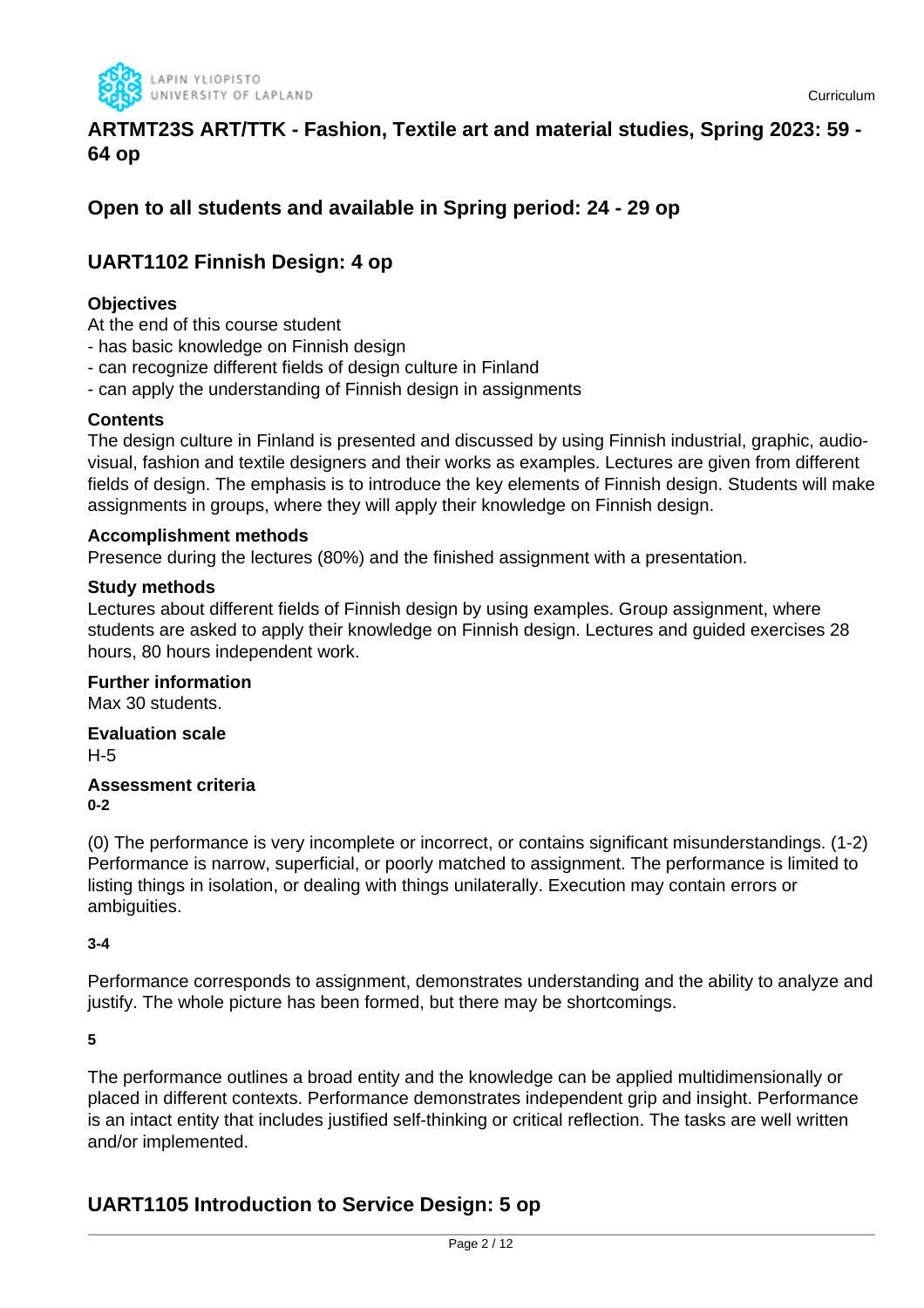

### **Objectives**

At the end of this course student - understands the key concepts, methods, process and background of service design - understands service design as a design activity and its link to one's own field of study - has got basics for further method studies and projects on service design

#### **Contents**

The goal of the course is to give the participant an overview about service design, its key concepts, methods and process. The course will contain both theory and one practical case assignment, or smaller-scale service design tasks

#### **Accomplishment methods**

Presence during the lectures (80%), finished assignment and a final report.

#### **Study methods**

Lectures, exercises, design assignment and a final report for a case organization

#### **Learning material**

More literature information and extra material Stickdorn, M. and Schneider, J. (Eds). 2010. "This is Service Design Thinking. Basics - Tools - Cases." BIS Publishers. NL.

**Evaluation scale** H-5

**Assessment criteria 0-2**

5-1 / failed

## **UVAP0161 Adaptation Charting: 3 - 5 op**

#### **Objectives**

Learning outcomes

-the application of theory and practice to the exploration of adaptation and change, culture and environment through artistic practice during the student's exchange period.

-to achieve a clearer understanding, through art, of the relationship between culture(s) and environment.

#### **Contents**

Theories of adaptation and the exploration of visualization of space and culture via artistic exploration.

#### **Accomplishment methods**

None other than to be an exchange student in the faculty of art and design.

#### **Study methods**

Seminar, field work and critique.

## **Further information**

Additional reading and other To $a\overline{b}\overline{c}$  assigned in class. $a\in$ 

**Evaluationâ€** Pass/failâ€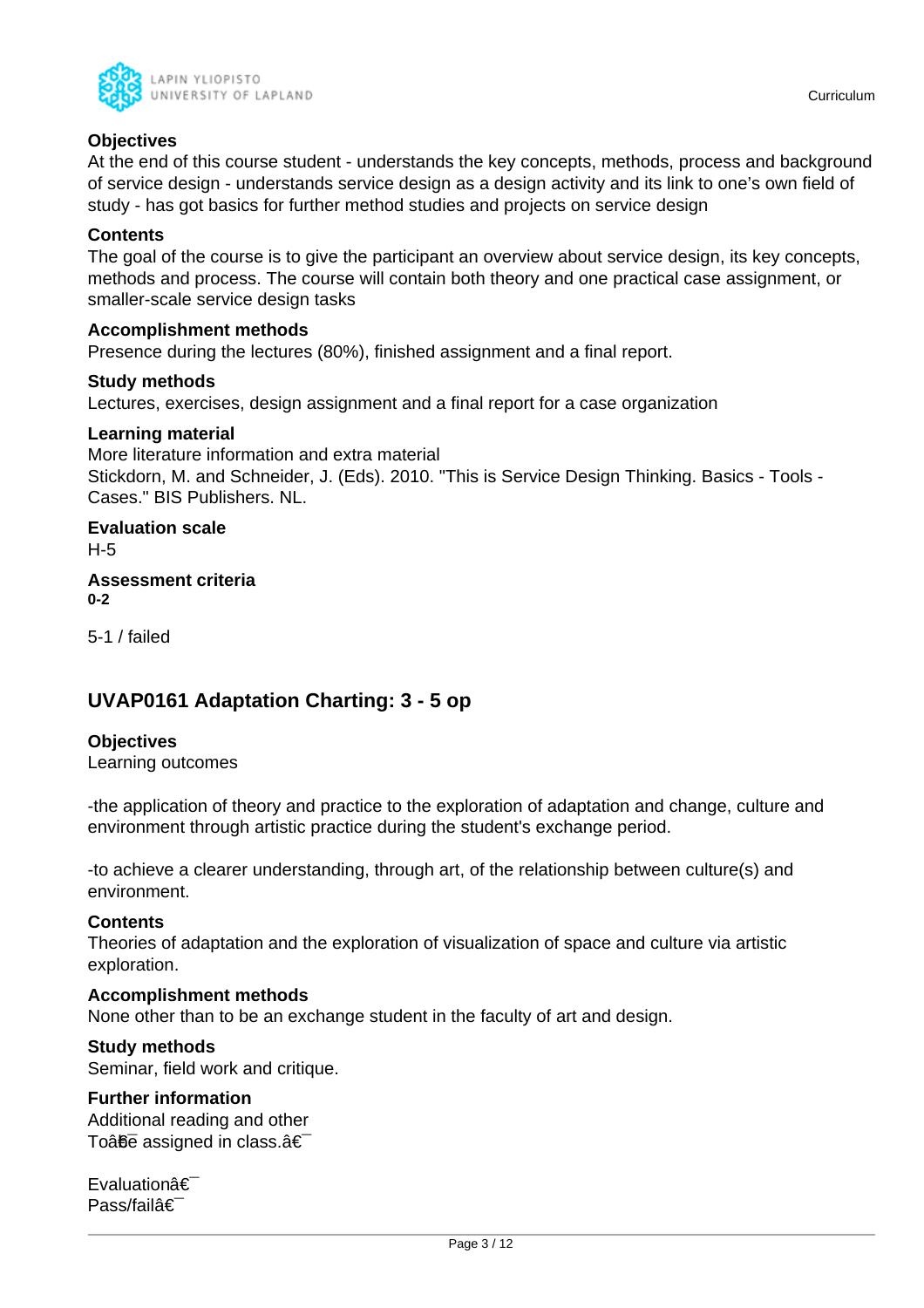

Timing Autumn and spring  $\hat{\mathbf{a}} \in \mathbb{R}$ 

Target groupâ€ Foreign exchange students to the faculty of art and design (BA, MA) $\hat{a} \in$ 

Tutorâ€⊤ Michael Jacobsâ€

Language of instructionâ€ English

**Evaluation scale** Approved/Rejected

## **UYLE0228 Independent Photography Studies Seminar: 2 - 5 op**

## **Objectives**

Learning outcomes†â€ a€ †â€ â€

-the application of theory and practice to the exploration of adaptation and change, culture and environment through artistic practice during the student's exchange period. $a \in \mathbb{R}$ -to achieve a clearer understanding, through art, of the relationship between culture(s) and environment.â€

## **Contents**

Theories of adaptation and the exploration of visualization of space and culture via artistic exploration.a<sup>€-</sup>a€

## **Accomplishment methods**

None other than to be an exchange student in the faculty of art and design.

## **Study methods**

Seminar, field work and critique. $\hat{a} \in \hat{C}$ 

## **Further information**

Additional reading and other materials  $\hat{\epsilon}$ To $\hat{a}$  $\hat{b}$ e assigned in class. $\hat{a} \in$ 

Timingâ€<sup>-</sup> Autumn and springa<sup>€</sup>

Target groupâ€ Foreign exchange students to the faculty of art and design (BA, MA) $\hat{a} \in$ 

Tutorâ€<sup>-</sup> Michael Jacobsâ€<sup>-</sup>

Language of instruction  $\hat{\mathbf{a}} \in \mathbb{R}$ Englishâ€

**Evaluation scale** Approved/Rejected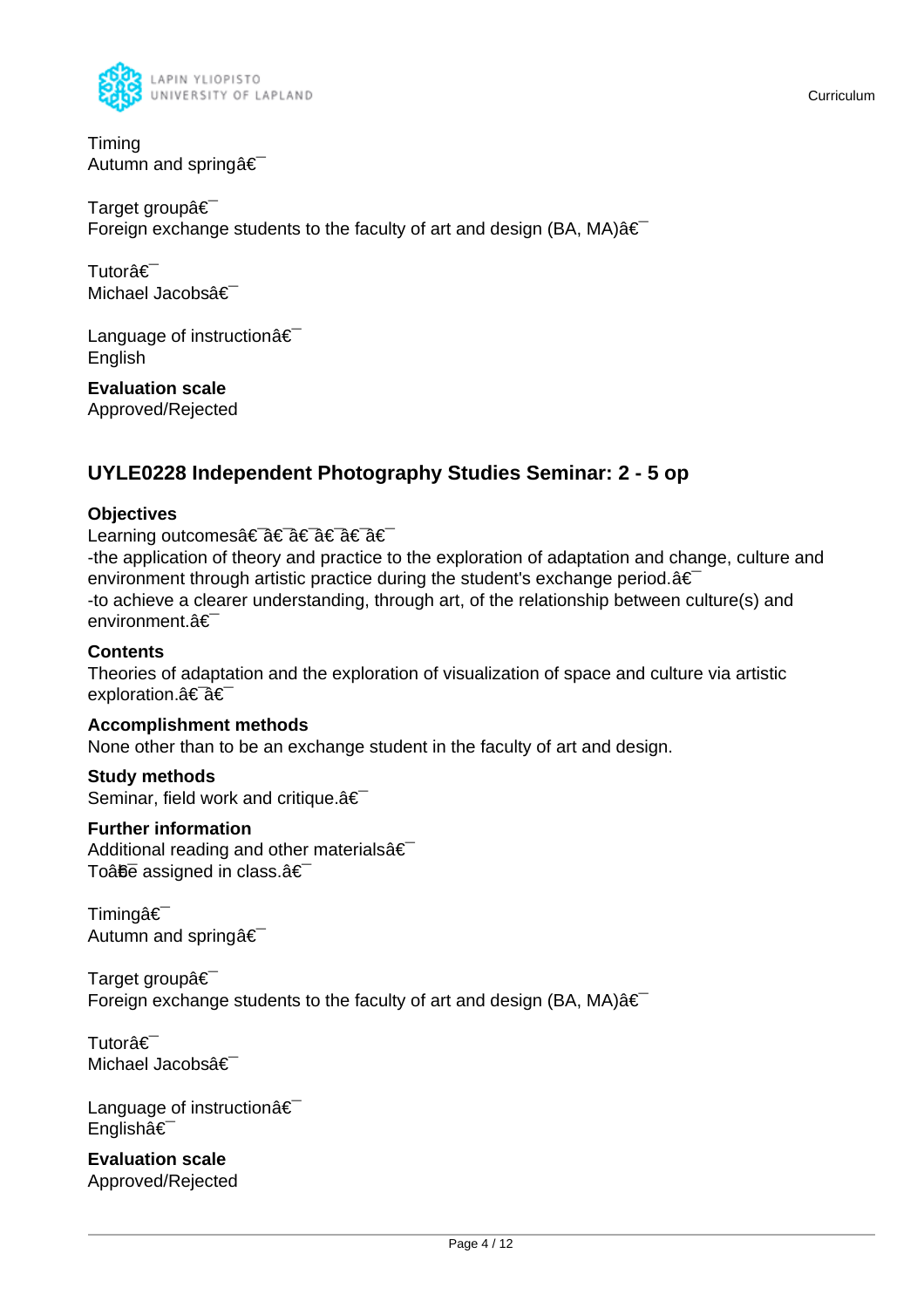

## **UART1103 Art and Visual Culture in the North: 3 op**

## **Objectives**

At the end of the course student is able to- get an idea of culture and environment in North through fine art, contemporary art and community art

## **Contents**

The North presented in fine art, North in the art, art in the North from the community art and environment studies perspective. The course is based on MAAD1102, student can choose to complete one of the courses.

#### **Study methods**

Lectures and seminars 21 hours, independent work 17 hours. Visits to the exhibitions in Arktikum, in Rovaniemi art museum and other galleries; discussions and an essay on exhibitions.

#### **Evaluation scale**

Approved/Rejected **Pass / fail**

Fail

The performance is very incomplete or incorrect, or contains significant misunderstandings.

Pass

The students have completed the course task according the demand.

## **UYLE0352 Excursion to the art and culture of Lapland: 3 op**

## **Objectives**

At the end of the course a student is able to:

- recognize central Lappish art collections, monuments and architectural objects.
- estimate the art historical value of cultural and art objects
- locate cultural and art objects to temporal, historical, cultural and religious-ideological framework

## **Contents**

During the excursion we acquaint ourselves with central Lappish art collections, monuments and architecture.

#### **Accomplishment methods**

Method Excursion in May, lectures, introductions and experience diary.

Requirements Active participation and the diary

Evaluation Pass / fail

Timing Spring

Target group Students who are interested in the art and culture of Lapland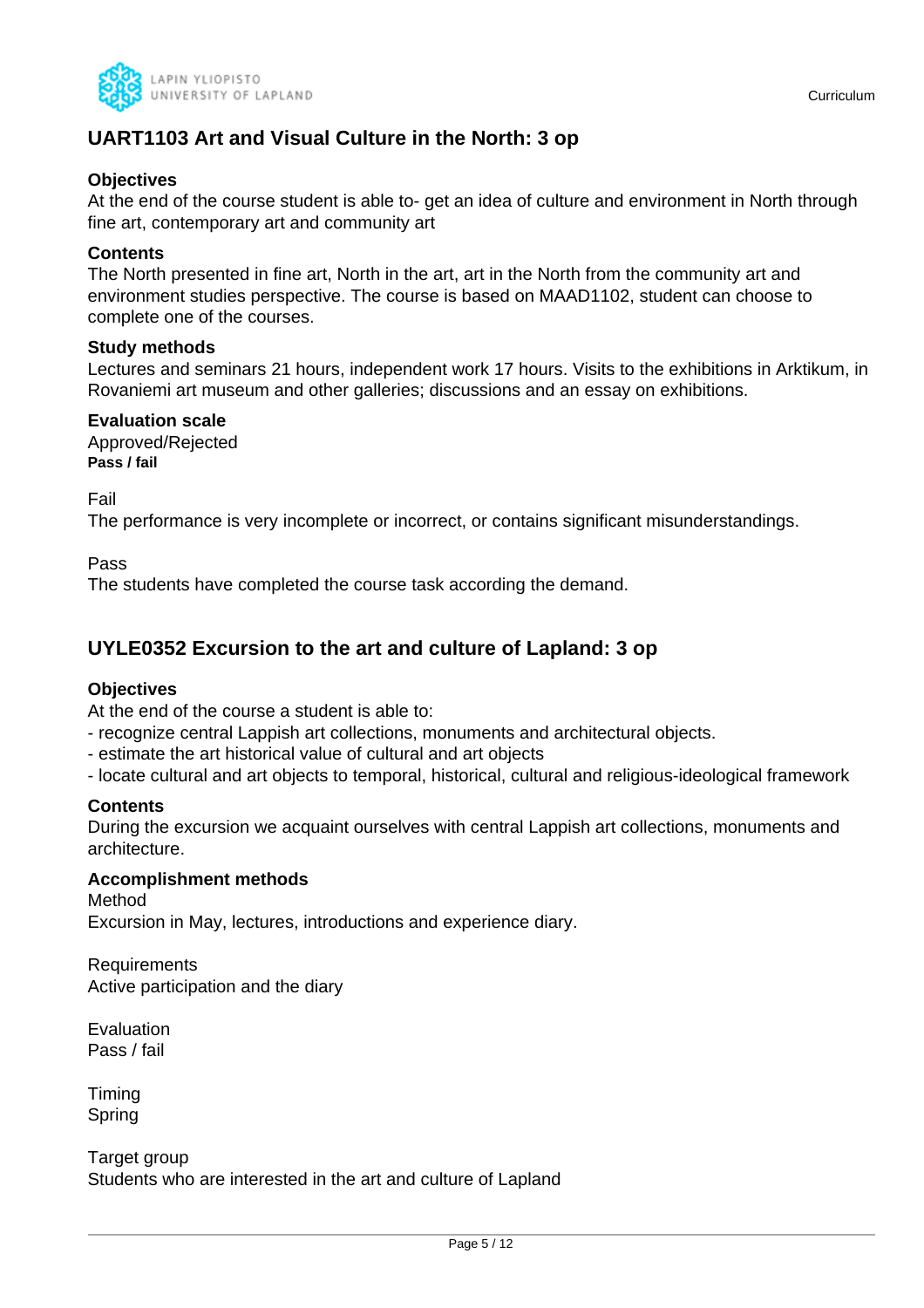

Tutor Fine Art and Cultural Studies/Tuija Hautala-Hirvioja ja Jonna Katajamäki

Language of instruction English/Finnish

## **Further information**

Optional, arranged if enough participants Costs 200-300 euros, which covers travelling, accommodation and guidance

## **UKUV0915 Excursion: Art in Public Spaces and Exhibitions: 2 op**

## **Objectives**

Learning outcomes: At the end of this course student is able to - view public art with relation to environment - understand the productive part of public art - view topical exhibition

## **Contents**

Excursion to Oulu in March or April. Visit to art museums, churches, galleries and other public places. Introduction to art exhibitions and to art works in public places. Please note that students must pay for the excursions accommodation in Oulu themselves.

## **Accomplishment methods**

Lecture, active participation and the diary

**Study methods** Lecture, excursion and a diary.

**Evaluation scale** H-5

**Assessment criteria 0-2**

Pass / fail

## **UYTY0202 Winter Art in Community: 2 op**

## **Objectives**

After the course the student knows

- the basic snow environmental planning and sculpting techniques
- the basic ice sculpting techniques if ice is available
- how to plan and make a site-specific snow sculpture or snow environment

#### **Contents**

Winter Art, winter culture, snow architecture, snow sculpting, ice sculpting.

#### **Accomplishment methods**

Active participation to the lectures and workshop, report on workshop.

#### **Study methods**

Lectures, exercises and collaborative snow sculpting in workshop (24 hours), independent studies, designing sculptures, written and illustrated documentation of the workshop (30 hours).

## **Further information**

The course usually takes place outside from Rovaniemi and students are required to pay some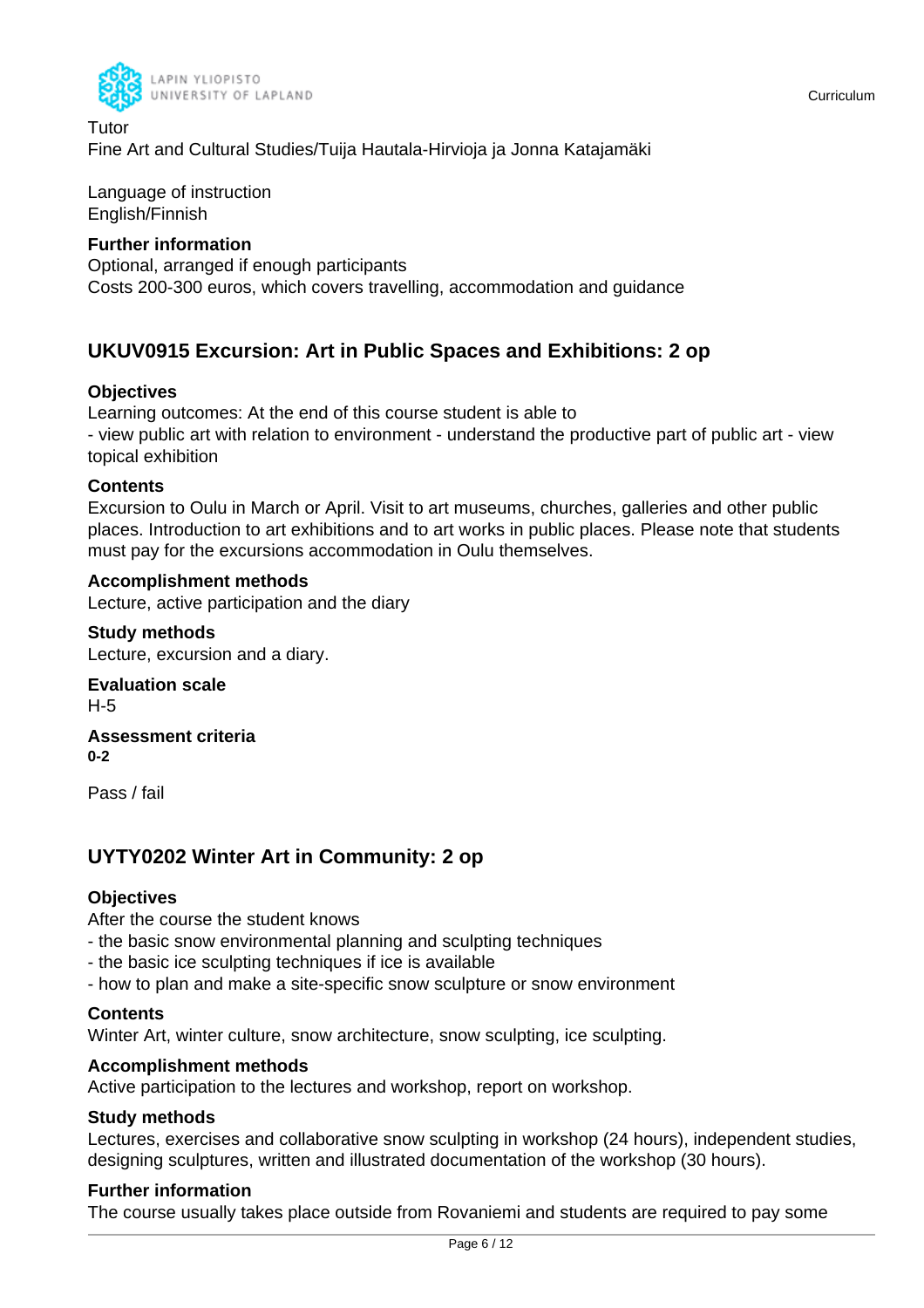

You can also choose alternative course UYTY0205 Winter Art in Tourism 2 cr. if this course is not organized.

### **Learning material**

Brunni, A. & Hovila, A.& Nikula, M. (Eds.): SnowNow DVD, 2004. Huhmarniemi, M. & Jokela, T. & Vuorjoki, S. (Eds.): Talven taito. Winter Skills, 2003

Huhmarniemi, M. & Jokela, T. & Vuorjoki, S. (Eds.): Talven tai- detta. Winter Art, 2003 Huhmarniemi, M. & Jokela, T. & Vuorjoki, S. (Eds.): Talven tunte- mus. Sense of Winter, 2004 Huhmarniemi, M. & Jokela, T. & Vuorjoki, S. (Eds.): Talven toi- mintaa. Winter Activities, 2004 Härkönen, E. Jokela t. & Yliharju, A. (Eds.): Snow Design from Lapland, 2014

## **Evaluation scale**

Approved/Rejected

**Assessment criteria 0-2**

Pass / fail

**Pass / fail**

#### ACCEPTED

Participation in all phases of the workshop is active.

The performance corresponds to the assignment. The overall picture of the planning and implementation of winter art in the community environment has been formed. Participation demonstrates the ability to design and make winter art.

#### TO BE COMPLETED

Participation in the workshop is too low or reporting is incomplete / not done.

#### FAIL

The student does not achieve the goals set for the workshop. Serious shortcomings and problems in the student's activities. Despite the completion of the performance, the student's work does not correspond to the goals set for the workshop or the student repeatedly neglects the agreed tasks.

## **Only for fashion and textile students: 35 op**

## **MUTE0101 Fashion and Textile History: 2 op**

## **FTEK3401 Surface Design: 5 op**

#### **Objectives**

At the end of the course student is able to-identify a wide variety of surface designs-produce a diverse range of patterns and color variations for different applications-combine sketching techniques and take advantage of digital design methods in surface design

#### **Contents**

Different uses for surface design and the requirements they set for patterns and color variations of the design.

#### **Accomplishment methods**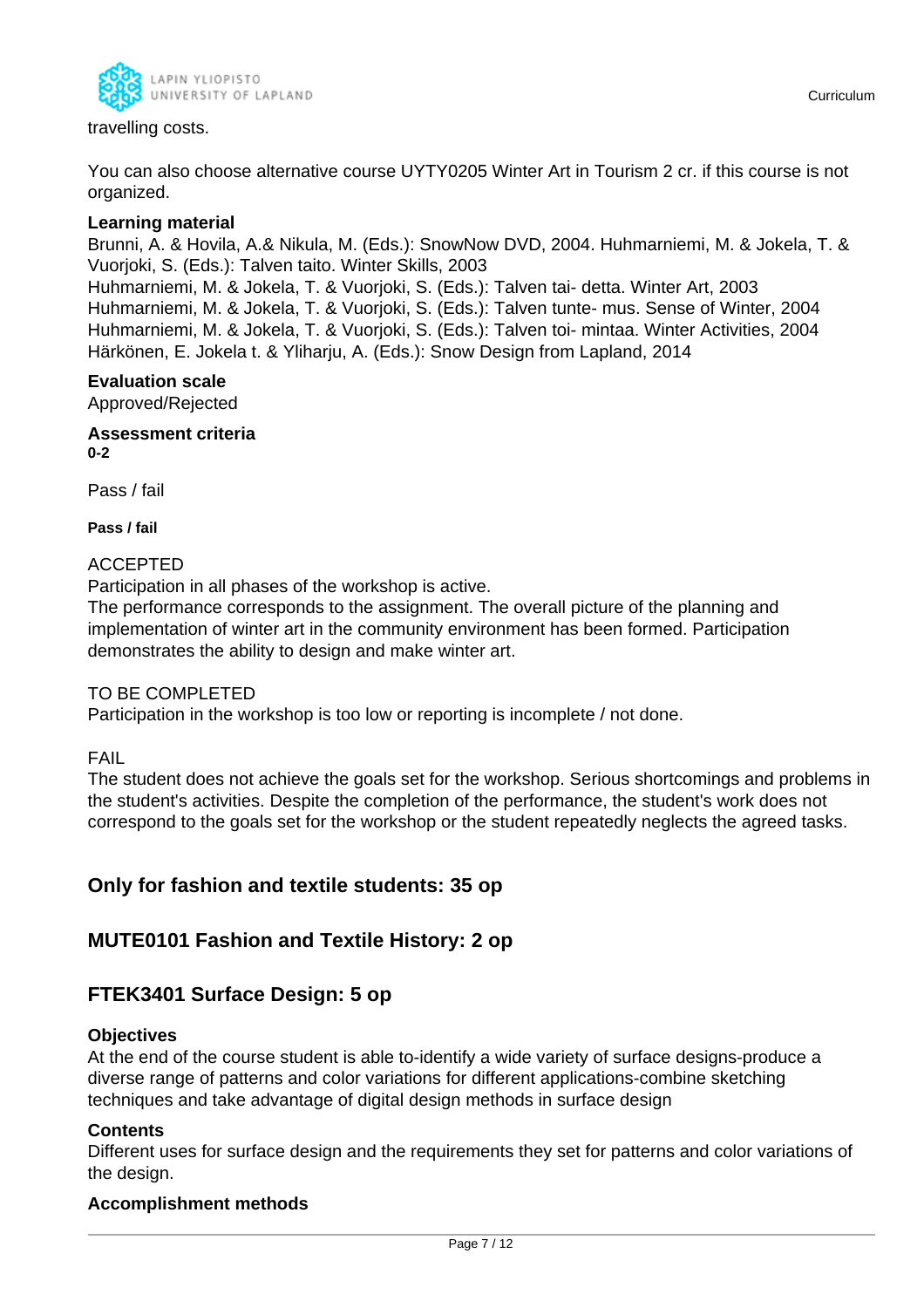

Active participation to the lectures and guided exercises successful completion of task.

## **Study methods**

50 hours lectures and guided exercises, 85 hours independent work

**Evaluation scale** H-5

**Assessment criteria 0-2**

5-1 / failed

## **FTEK3203 Textile Art Project: 10 op**

## **Objectives**

At the end of the course student is able to

- design and conduct an artistic production with textile techniques.
- apply all previously learned skills and knowledge in their creative process.
- document and reflect on their creative process.

## **Contents**

Creative process of a textile artist. Designing, producing and exhibiting a work or series of textile art. Documenting and reflecting on one's own artistic process.

## **Accomplishment methods**

Active participation and successful completion of studio work. Exhibition.

## **Study methods**

70 hours lectures and guided exercises, 200 hours independent work

## **Evaluation scale**

H-5

#### **Assessment criteria 0-2**

Fail (0)

The performance is very incomplete or incorrect, or contains significant misunderstandings.

## Passable and satisfactory (1-2)

Performance is narrow, superficial, or poorly matched to assignment. The performance is limited to listing things in isolation, or dealing with things unilaterally. Execution may contain errors or ambiguities.

## **3-4**

Good and commendable (3-4)

Performance corresponds to assignment, demonstrates understanding and the ability to analyze and justify. The whole picture has been formed, but there may be shortcomings.

#### **5**

## / Excellent (5)

The performance outlines a broad entity and the knowledge can be applied multidimensionally or placed in different contexts. Performance demonstrates independent grip and insight. Performance is an intact entity that includes justified self-thinking or critical reflection. The answer is well written or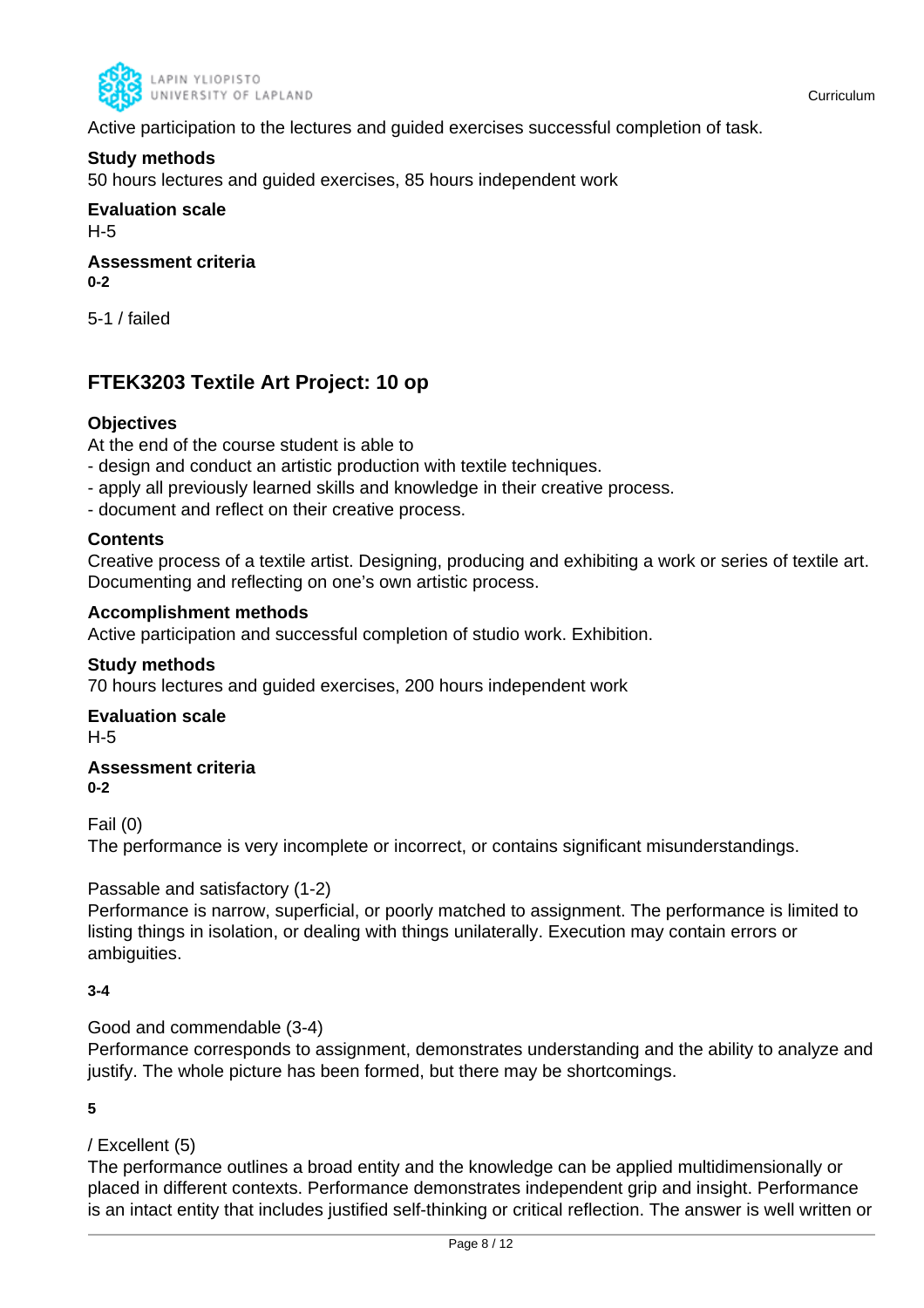

implemented.

## **FTEK5005 Printing Workshop: 3 op**

### **Objectives**

At the end of the course student is able to- understand the basics of printed textile design and direct printing methods and basic printing techniques- make experiments and produce printed fabrics based on student's ideas and design

## **Contents**

Basic textile printing methods and techniques. Experimenting and printing fabrics with pigment dyes.

#### **Accomplishment methods**

Active participation to lectures and guided exercises, successful completion of task.

## **Study methods**

36 hours lectures and guided exercises; 45 hours independent work

## **Further information**

Additional information Integration: AGRA0506 Workshop in Graphic Design

#### **Learning material**

More literature information and extra material Wells, K.: Fabric dyeing & printing, 1997Handouts. Wisbrun, L. 2012.: Mastering the art of Fabric printing and Design.

**Evaluation scale** H-5

**Assessment criteria 0-2**

5-1 / failed

## **MUTE3203 Embodied and functional research in design: 5 op**

## **Objectives**

At the end of the course student is able to:

- Assess the special features, key concepts, principles and potentials of functional clothing.
- analyse and utilise physical and sensory experiences in product design process.
- solve the challenges of functional clothing as a research and form-based process.

#### **Contents**

The course introduces the trajectories of the body and the requirements of physicality in functional clothing. Design information is compiled into functional solutions for different environments. The design process and its results are documented according to the principles of user-oriented design. Designing the shape of functional clothing as part of the design process.

#### **Accomplishment methods**

Active participation to lectures and guided exercises and successful completion of studio work.

#### **Study methods**

60 hours lectures and guided exercises, 75 hours independent work

#### **Further information**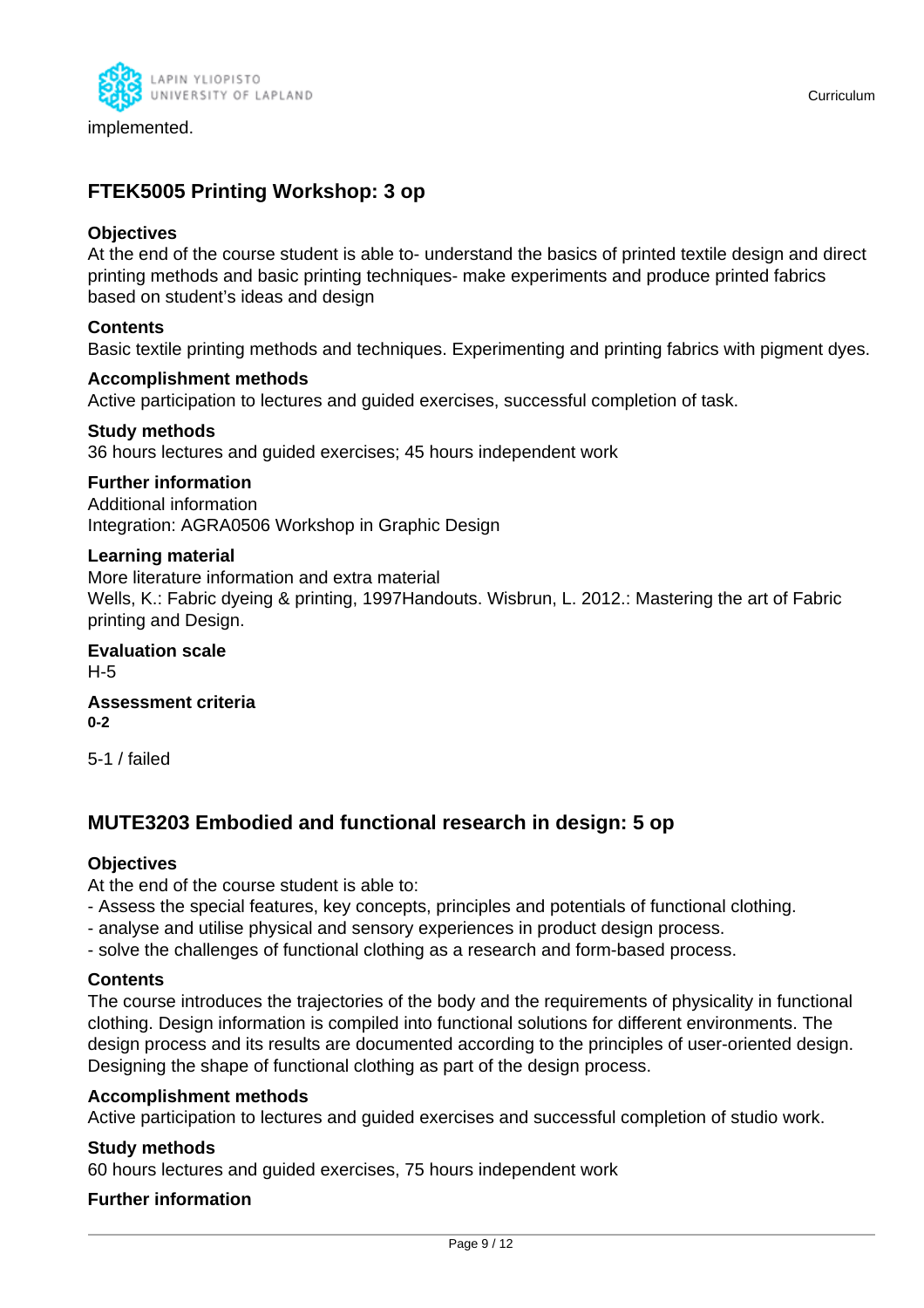

Fashion minor students; Fashion, Textile Art and Material Studies Exchange Students. There is a limited number of places available. (BA, MA)

Individual tutoring in English in Finnish class.

## **Learning material**

Risikko, T. & Marttila-Vesalainen, R. (2006). Vaatteet ja haasteet. Sanoma Pro Oy. Watkins, S. & Dunne. L. (2015). Functional Clothing Design: From Sportswear to Spacesuits. Fairchild.

#### **Evaluation scale** H-5

**Assessment criteria 0-2**

Fail

The performance is very incomplete or incorrect, or contains significant misunderstandings.

## Passable and satisfactory (1-2)

Performance is narrow, superficial, or poorly matched to assignment. The performance is limited to listing things in isolation, or dealing with things unilaterally. Execution may contain errors or ambiguities.

## **3-4**

## Good and commendable (3-4)

Performance corresponds to assignment, demonstrates understanding and the ability to analyze and justify. The whole picture has been formed, but there may be shortcomings.

**5**

## Excellent (5)

The performance outlines a broad entity and the knowledge can be applied multidimensionally or placed in different contexts. Performance demonstrates independent grip and insight. Performance is an intact entity that includes justified self-thinking or critical reflection. The answer is well written or implemented.

## **MUTE3204 Interaction of well-being and clothing: 5 op**

## **Objectives**

At the end of the course student is able to:

- to view clothing as a part of overall well-being
- to analyze well-being, clothing and dress in different contexts
- to identify the future of clothing challenges and the aspects of well-being

## **Contents**

The course examines the challenges and potentials for clothing drawing on culture and environment. The specific focus is on individual´s physical and mental well-being. The objective of the design is in the interaction of shape, materials and measurements/sizing of the clothing that promotes the user's well-being.

## **Accomplishment methods**

Active participation to lectures and guided exercises and successful completion of studio work.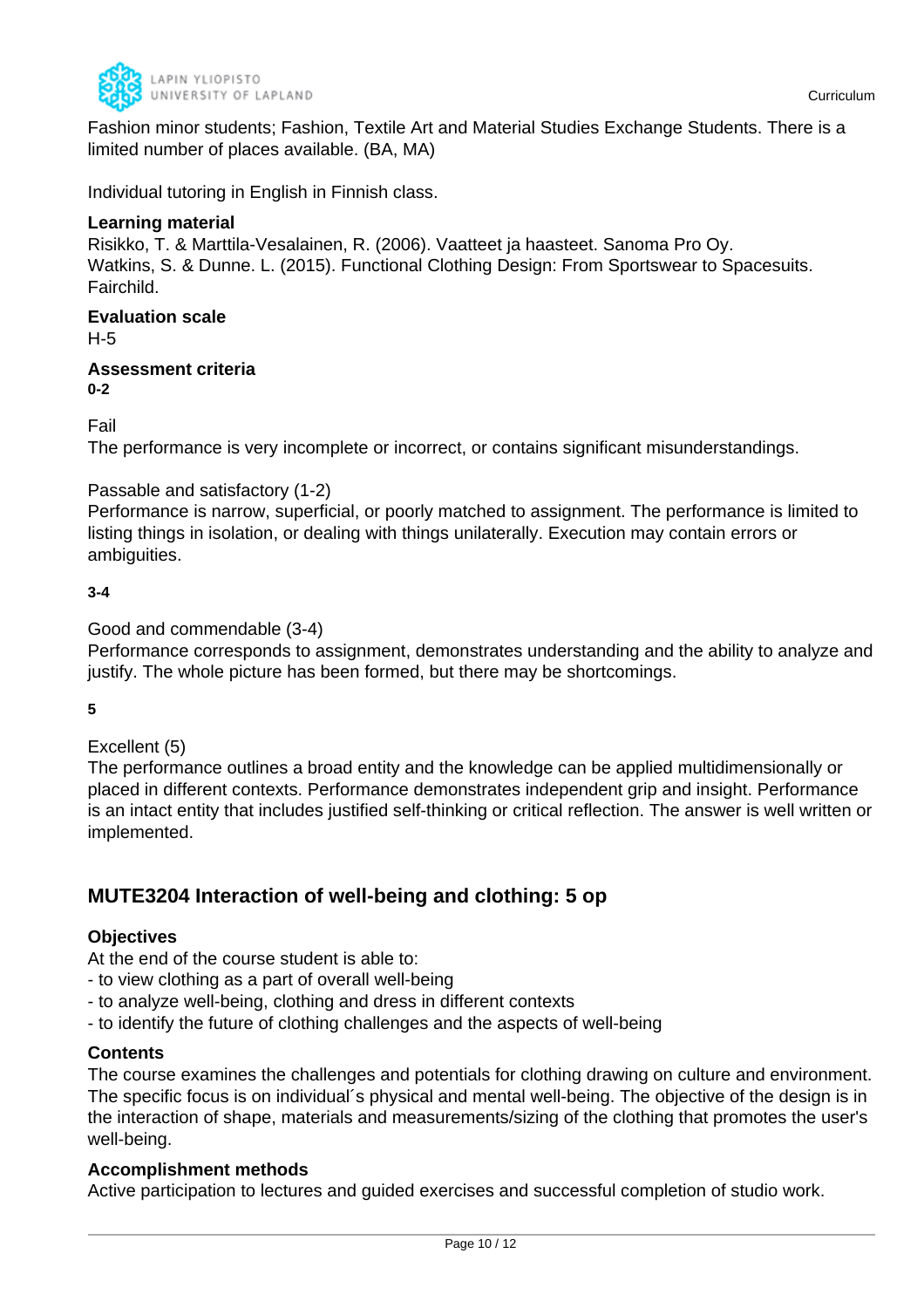

60 hours lectures and guided exercises, 75 hours independent work

## **Further information**

Fashion minor students; Fashion, Textile Art and Material Studies Exchange Students. There is a limited number of places available. (BA, MA)

Individual tutoring in English in Finnish class.

## **Learning material**

Gwilt, A. (2015). Fashion Design for Living. Routlegde.

Koskennurmi-Sivonen, R. (Toim.) (2012) Johdatuksia pukeutumisen tutkimukseen.

Tekstiilikulttuuriseuran julkaisuja 6. Helsinki: Tekstiilikulttuuriseura.

Mair, C. (2018). The Psychology of Fashion. Routledge.

Norman, D. A. (2004). Emotional Design. Why We Love (or Hate) Everyday Things. New York: Basic Books.

O I.Mahony, M. (2011). Advanced Textiles for Health and Wellbeing. Thames & Hudson. Petermans, A. & Cain, R. (2019). Design for Wellbeing: An Applied Approach. Design for Social Responsibility. Routledge.

## **Evaluation scale**

H-5

**Assessment criteria 0-2**

Fail

The performance is very incomplete or incorrect, or contains significant misunderstandings.

## Passable and satisfactory (1-2)

Performance is narrow, superficial, or poorly matched to assignment. The performance is limited to listing things in isolation, or dealing with things unilaterally. Execution may contain errors or ambiguities.

## **3-4**

Good and commendable (3-4)

Performance corresponds to assignment, demonstrates understanding and the ability to analyze and justify. The whole picture has been formed, but there may be shortcomings.

**5**

Excellent (5)

The performance outlines a broad entity and the knowledge can be applied multidimensionally or placed in different contexts. Performance demonstrates independent grip and insight. Performance is an intact entity that includes justified self-thinking or critical reflection. The answer is well written or implemented.

## **MUTE0025 Fashion workshop: 5 op**

## **Objectives**

At the end of the course student is able to:

- acquainted with a current theme or phenomenon in fashion

## **Contents**